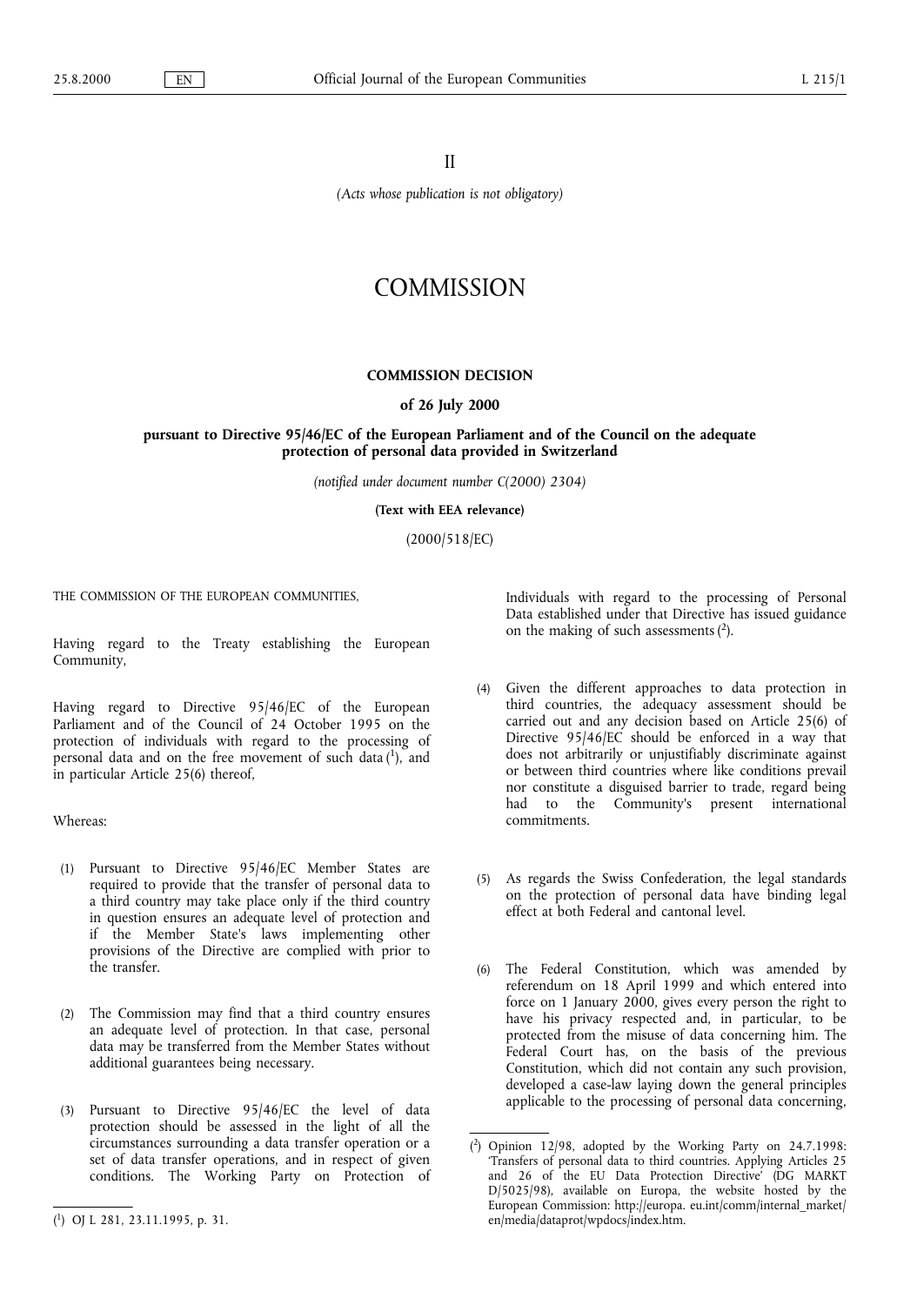in particular, the quality of the data processed, the right of access of the persons concerned, and the right to request the correction or destruction of data. These principles are binding both on the Federation and on each canton.

- (7) The Swiss Data Protection Act of 19 June 1992 entered into force on 1 July 1993. The implementing rules for certain provisions of the Act concerning, in particular, the right of access of the persons concerned, the notification of processing operations to the independent supervisory authority, and the transfer of data to a foreign country were laid down by order of the Federal Council. The Act applies to the processing of personal data by Federal bodies and by the entire private sector, and to processing operations carried out by cantonal bodies pursuant to Federal law, where such processing is not subject to cantonal provisions on data protection.
- (8) Most of the cantons have adopted legislation on data protection for the areas for which they are competent, in particular public hospitals, education, direct cantonal taxes and the police. In the remaining cantons, such data processing is governed by regulatory acts or by the principles of cantonal case-law. Whatever the source and content of the cantonal provisions, or even if no cantonal provisions exist, cantons must adhere to the constitutional principles. In their field of responsibility, the cantonal authorities may have to transfer personal data to public authorities in neighbouring countries, mainly for the purpose of mutual assistance to safeguard important public interests or, in the case of public hospitals, to protect the vital interest of the persons concerned.
- (9) On 2 October 1997, Switzerland ratified the Council of Europe Convention on the Protection of Individuals with regard to Automatic Processing of Personal Data (Convention No  $108$ )<sup>(3</sup>), which aims to reinforce the protection of personal data and to ensure free circulation between the contracting parties, subject to any exceptions which these parties may provide for. Without being directly applicable, the Convention lays down the international commitments of both the Federation and the cantons. These commitments concern not only the basic principles of protection which each contracting party must implement in its internal law but also the mechanisms of cooperation between the contracting parties. In particular, the competent Swiss authorities must provide the authorities of the other contracting parties which so request with any information on the law and administrative practice regarding data protection, and with information on any specific instance of automatic processing of data. They must also assist any person residing abroad in exercising his right to be informed about the existence of processing operations on data concerning him, the right to access

his data or to ask for them to be corrected or deleted, and the right of judicial remedy.

- (10) The legal standards applicable in Switzerland cover all the basic principles necessary for an adequate level of protection for natural persons, even if exceptions and limitations are also provided for in order to safeguard important public interests. The application of these standards is guaranteed by judicial remedy and by independent supervision carried out by the authorities, such as the Federal Commissioner invested with powers of investigation and intervention. Furthermore, the provisions of Swiss law regarding civil liability apply in the event of unlawful processing which is prejudicial to the persons concerned.
- (11) In the interests of transparency and in order to safeguard the ability of the competent authorities in the Member States to ensure the protection of individuals as regards the processing of their personal data, it is necessary to specify in this Decision the exceptional circumstances in which the suspension of specific data flows may be justified, notwithstanding the finding of adequate protection.
- (12) The Working Party on Protection of Individuals with regard to the processing of Personal Data established under Article 29 of Directive 95/46/EC has delivered Opinions on the level of protection provided by Swiss law which have been taken into account in the preparation of this Decision ( 4).
- (13) The measures provided for in this Decision are in accordance with the opinion of the Committee established under Article 31 of Directive 95/46/EC,

HAS ADOPTED THIS DECISION:

# Article 1

For the purposes of Article 25(2) of Directive 95/46/EC, for all the activities falling within the scope of that Directive, Switzerland is considered as providing an adequate level of protection for personal data transferred from the Community.

### Article 2

This Decision concerns only the adequacy of protection provided in Switzerland with a view to meeting the

 $(3)$  Available on website: http://conventions.coe.int/treaty/EN/ cadreintro.htm.

<sup>(</sup> 4) Opinion 5/99 adopted by the Working Party on 7.6.1999 (DG MARKT 5054/99), available on the Europa website cited in footnote 2.